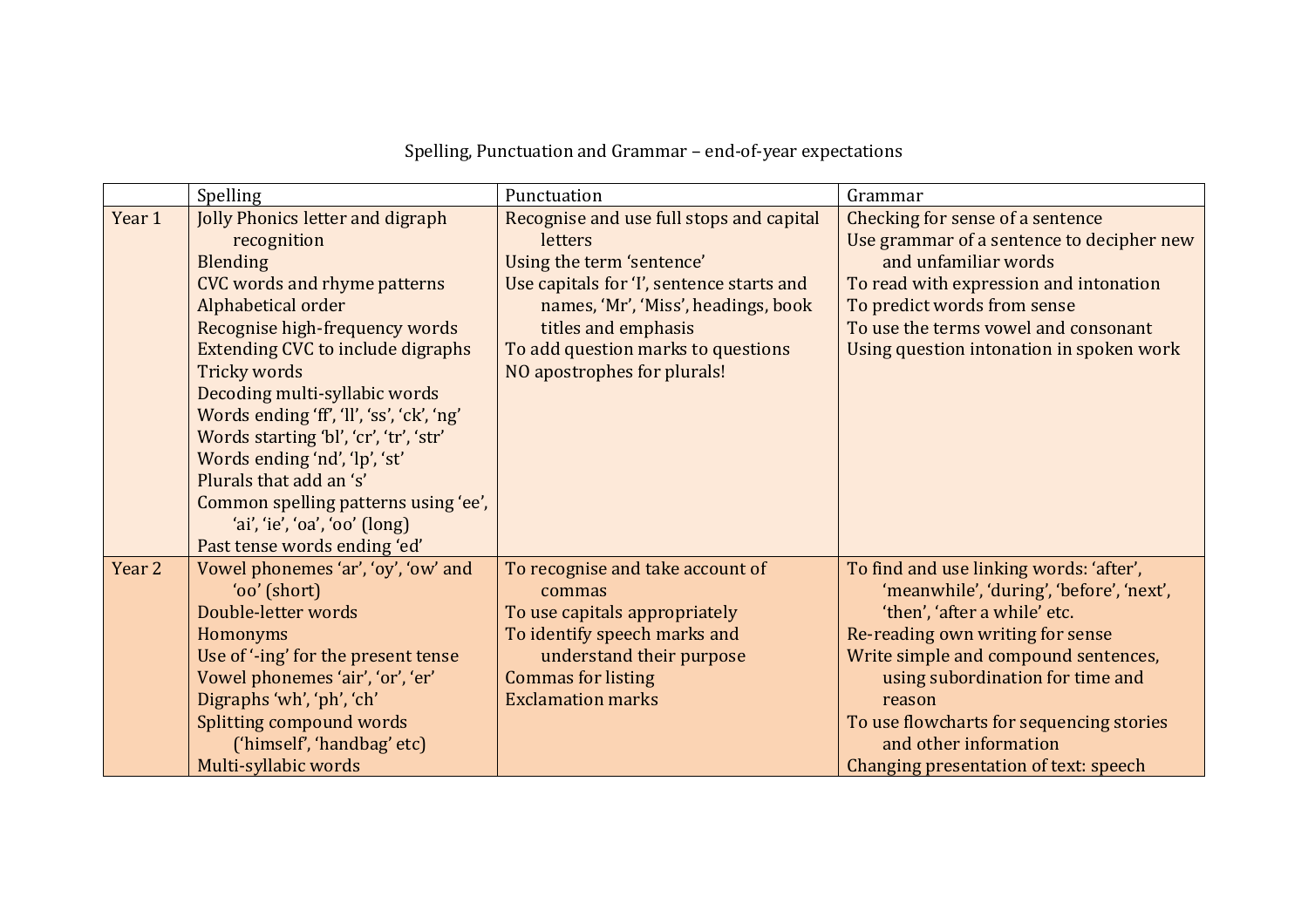|        | Negative prefixes 'un-', 'dis-'<br>Phones 'ear' and 'ea' (in 'head')<br>Common suffixes ('-ful', '-ly')                                                                                                                                                                                                                                                                                                  |                                                                                                                                                                                                                               | bubbles, enlarged, bold, italics,<br>captions, headings, sub-headings<br>Grammatical agreement (I am, you are etc.)<br>Consistent use of tense<br>Tricky past tenses: caught, saw, went<br>Using past tense consistently for narration<br>Use of synonyms and grades of meaning<br>Correct gender terms (his/hers)<br>Turning statements into questions and<br>'what', 'when', 'where' 'who'                                |
|--------|----------------------------------------------------------------------------------------------------------------------------------------------------------------------------------------------------------------------------------------------------------------------------------------------------------------------------------------------------------------------------------------------------------|-------------------------------------------------------------------------------------------------------------------------------------------------------------------------------------------------------------------------------|-----------------------------------------------------------------------------------------------------------------------------------------------------------------------------------------------------------------------------------------------------------------------------------------------------------------------------------------------------------------------------------------------------------------------------|
| Year 3 | Turning -le words to -ly and -ing<br>Prefixes (un-, de-, dis-, re-, pre-)<br>Antonyms through prefixes<br>Comparatives and superlatives (-er<br>and $-est$ )<br>The '-y' suffix<br>Pluralisation<br>Silent letter words ('knife', 'rhyme')<br>Compound words ('playground')<br>More suffixes (-ly, -ful, -less)<br>Apostrophes for missing letters<br>Prefixes (mis-, non-, ex-, co-, anti-)<br>Homonyms | Question marks and exclamation marks<br>Speech punctuation basics (capital<br>letters, separating from bulk of the<br>narrative)<br>Full stops and capital letters<br>Commas for listing<br>Commas for grammatical boundaries | Verbs in sentences<br>Past tense consistently for narration<br>Full stops and capital letters! Sentences<br>Basic paragraph structure for dialogue<br>Writing for audience<br>Adjectives and their function<br>Singular and plural<br>Capitalisation for names, headings,<br>emphasis etc.<br>$1st/2nd/3rd$ person with verbs and<br>grammatical agreement therewith<br>Pronouns<br>Use of connectives and time connectives |
| Year 4 | Double consonant words ('bubble')<br>Homophones ('to', 'too', 'two' etc.)<br>Irregular and regular tense verbs<br>Suffixes (-al, -ary, -ic, -ship, -hood,<br>-ness, -ment)                                                                                                                                                                                                                               | Commas for grammatical boundaries<br>The apostrophe for possession<br>Its and It's                                                                                                                                            | Verb tenses<br>Powerful descriptive verbs<br><b>Adverbs</b><br>Paragraphs for narrative and sequencing<br>purposes                                                                                                                                                                                                                                                                                                          |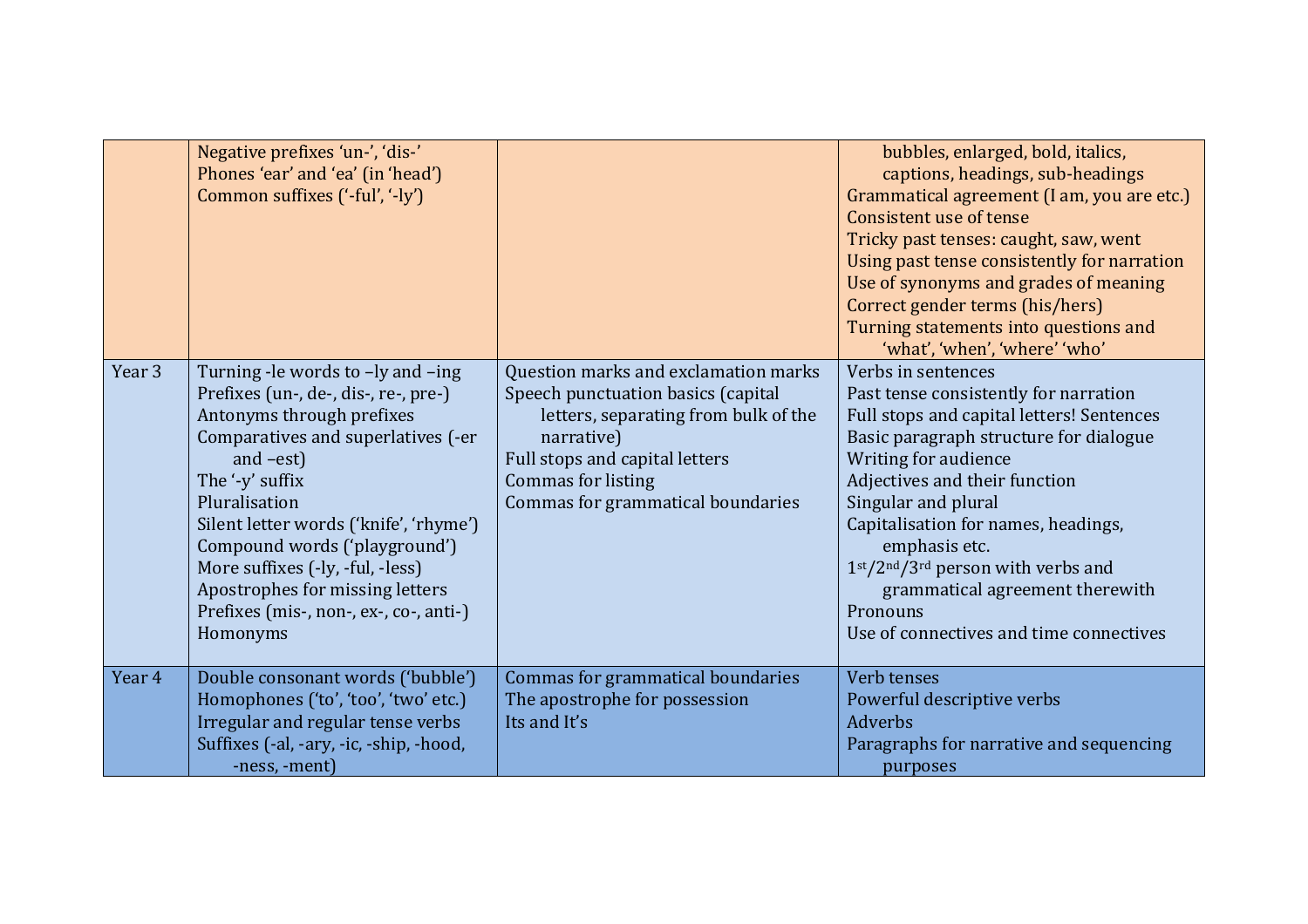|        | Verbs from nouns (-ate,-ify)<br>Plurals of '-f', '-ff' and '-fe'<br>'-ight', '-tion', '-ious', '-ial' and '-ough'<br>Prefixes (ad-, af-, al-, a-)<br>Rules around 'v' and 'k'<br>Rules around 'wa', 'wo' and 'ss'<br>Awkward spellings (-ough, -ould)<br>Words with common roots<br>Suffixes (-ful, -ly, -ive, -tion, -ic, -ist,<br>-ible, -able, -ive, -sion)                                                                                                                                                                     |                                                                                                                                                           | Adjectives - expressive language<br>Significance of word order<br>Choosing how to join sentences: commas,<br>connectives or full stops<br>Argument construction connectives and<br>adverbs                                                                                                                                                                                 |
|--------|------------------------------------------------------------------------------------------------------------------------------------------------------------------------------------------------------------------------------------------------------------------------------------------------------------------------------------------------------------------------------------------------------------------------------------------------------------------------------------------------------------------------------------|-----------------------------------------------------------------------------------------------------------------------------------------------------------|----------------------------------------------------------------------------------------------------------------------------------------------------------------------------------------------------------------------------------------------------------------------------------------------------------------------------------------------------------------------------|
| Year 5 | Words ending in a, i, o or u<br><b>Pluralisation rules</b><br>Prefixes (auto-, bi-, trans-, tele-,<br>circum-)<br>'full- to '-ful' when used as a suffix<br>Rules around adding '-ing'<br>Pronounciation rules for 'c'<br>Further homophones ('eight', 'rain'<br>etc.)<br>Possessive pronouns ('theirs' etc.)<br>Suffix (-cian, -sion, -ssion, -tion)<br>Unstressed vowels ('company' etc.)<br>'-y' to '-ies' when pluralising<br>'i before e' rule and exceptions<br>Changing tenses<br>Prefixes 'in-, im-, ir-, il-, pro-, sus-) | Commas for grammatical boundaries<br><b>Colons for lists</b><br>Commas before speech marks<br>Commas for embedded clauses<br>Apostrophes for contractions | <b>Conventions of standard English</b><br>Awareness of audience and ability to<br>change style<br>Direct and reported speech<br>Imperative in instructions<br>Past tense for recounts<br>Story and text structure<br>Accurate use of pronouns<br>More complex sentence structure<br><b>Conventions of written English as opposed</b><br>to the spoken form<br>Prepositions |
| Year 6 | Spellings of complex connectives                                                                                                                                                                                                                                                                                                                                                                                                                                                                                                   | Colon                                                                                                                                                     | Active and passive verb forms                                                                                                                                                                                                                                                                                                                                              |
|        | Rules for adding '-ing'                                                                                                                                                                                                                                                                                                                                                                                                                                                                                                            | Semicolon                                                                                                                                                 | <b>Complex connectives</b>                                                                                                                                                                                                                                                                                                                                                 |
|        | Rules for adding '-s'                                                                                                                                                                                                                                                                                                                                                                                                                                                                                                              | Parenthetic commas                                                                                                                                        | Official language                                                                                                                                                                                                                                                                                                                                                          |